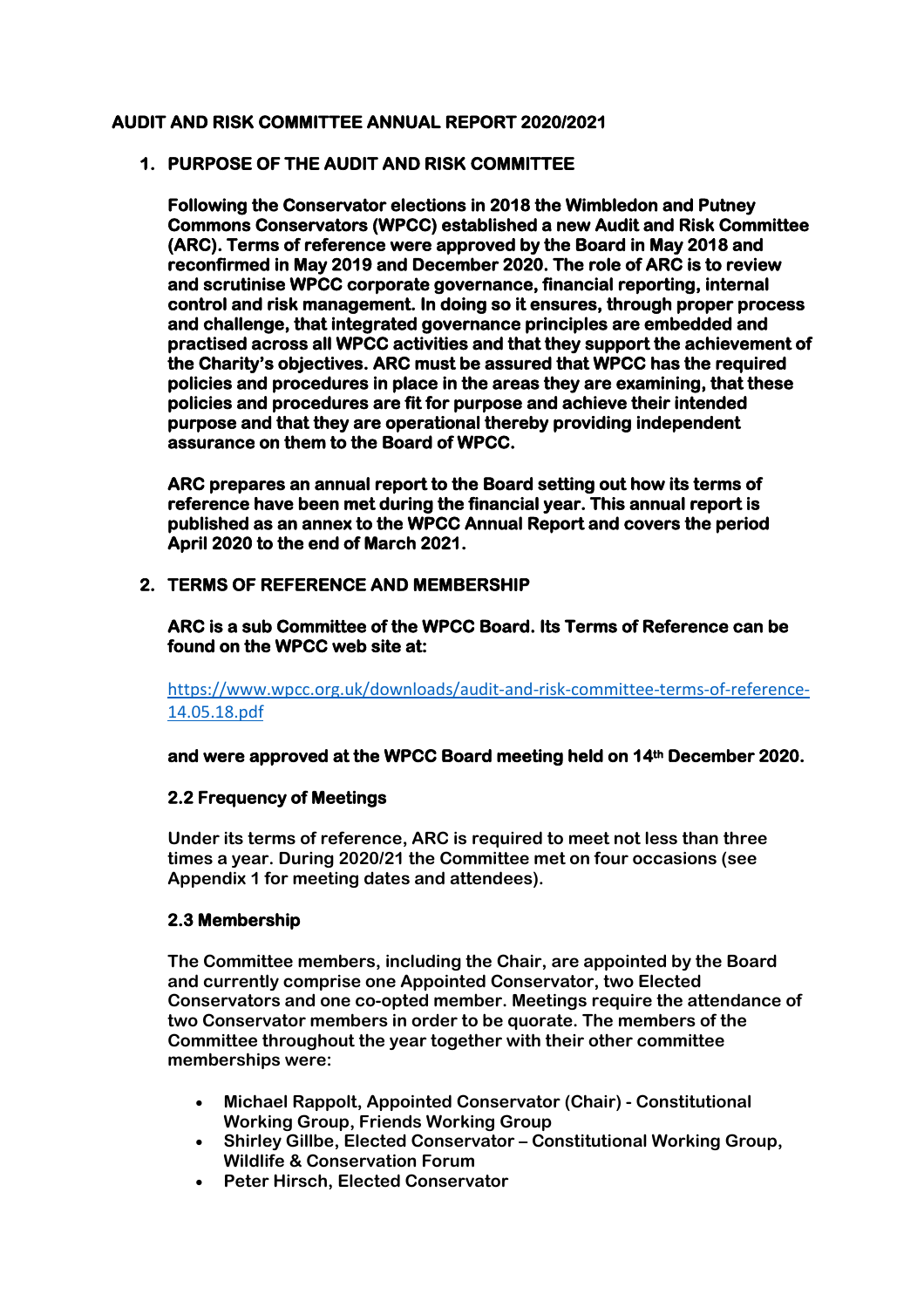• **Sarah Wilton (FCA), Co-opted member**

#### **2.4 Agenda and Timetable**

**A new risk based integrated work plan was established in June 2020 covering the Committee's business for 2020/21 and beyond and was noted by the Board on 13th July 2020 without further comment.** 

**As last year the workplan is ambitious and it was recognised by ARC that it might not all be achieved in one calendar year. In practice, once more, the Coronavirus Pandemic has delayed various elements of the plan.**

**The main headings in the plan are:** 

- **1. Governance including Risk Management**
- **2. Governance Support**
- **3. Natural and Cultural Heritage**
- **4. Access and Recreation**
- **5. Community Engagement**
- **6. Communication and Promotion**
- **7. Committee Business**

#### **2.5 Appointment of External Auditors**

**The current external auditors, Kreston Reeves were appointed after a competitive open tender in February 2018. Kreston Reeves were recommended to be re-appointed by ARC in February 2021.**

**The Audit Committee actively assesses the effectiveness of Kreston Reeves by reviewing key performance indicators (KPIs) highlighting their performance.**

#### **3. WORK DONE BY THE AUDIT AND RISK COMMITTEE**

#### **1. 3.1 General**

**The Committee performs its work based on a risk prioritised Audit and Risk Committee Work Plan which supports the WPCC strategy and is noted and/or approved by the Board.** 

**A systematic action follow-up (Action Tracking) arrangement is used, to ensure outstanding issues and external audit recommendations and actions are brought back to the next appropriate meeting and followed up. The operation and maintenance of this tracking system is the responsibility of Chief Operations Manager and progress on the action list is reviewed at each meeting.** 

**ARC members are satisfied that the external auditors have received the necessary assistance from Trust Executives, managers and staff when**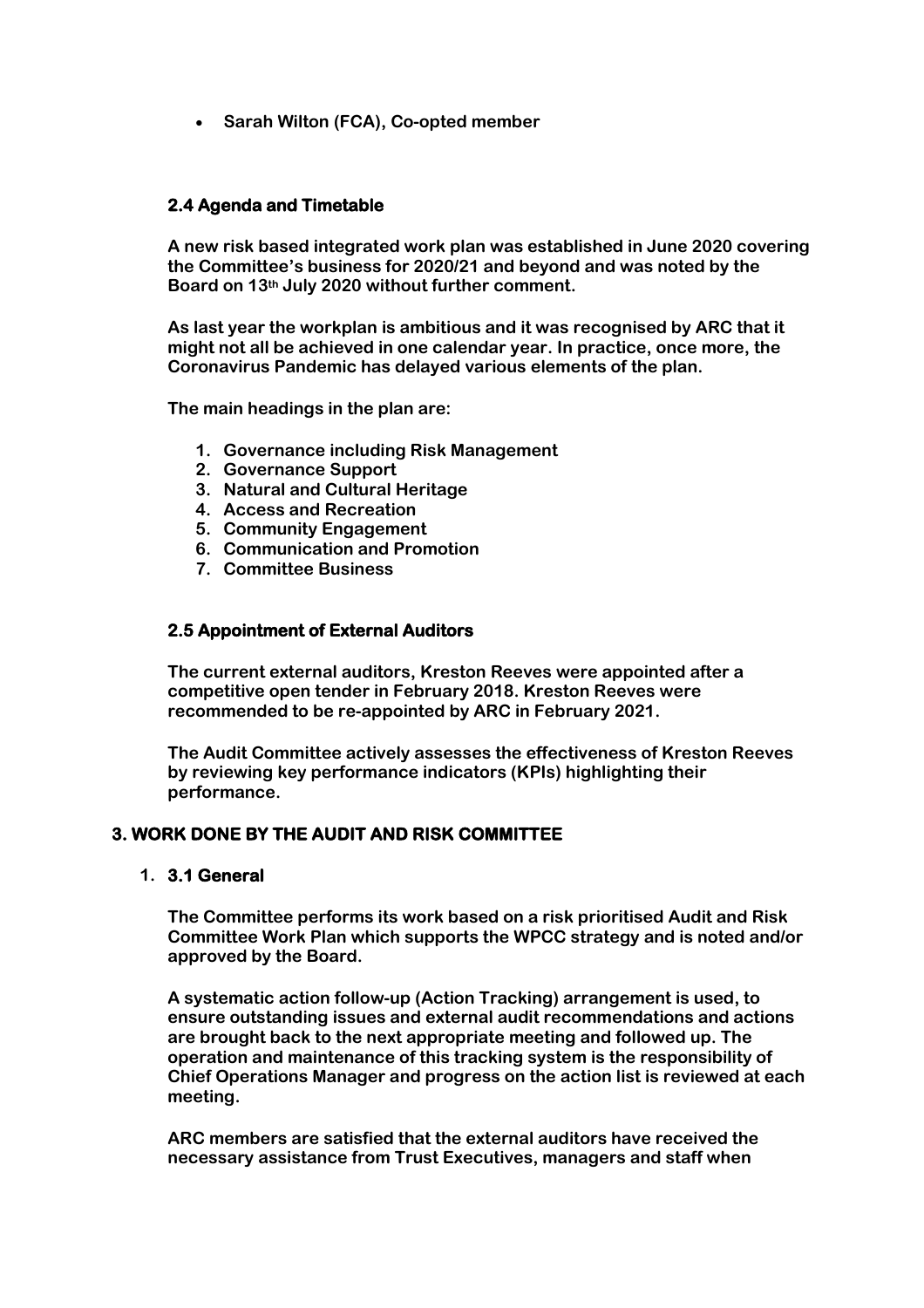**carrying out their audit and no limitations have been placed on the scope of the work carried out by the auditors.** 

## **3.2 External Audit**

**ARC reviewed and where necessary approved, reports including:** 

- **The Audit Plan 2020/21;**
- **Progress Reports;**

## **3.3 Meeting ARC Terms of Reference**

**The ARC believes it has fulfilled its main duties as set out in its terms of reference as follows:**

## **3.4.1 Financial**

**ARC reviewed:** 

- **Compliance with accounting standards and practices and any changes being proposed**
- **The draft financial accounts for WPCC for the 12 months to 31 March 2020**
- **Issues arising from the Audit of the accounts**
- **The External Auditor's Annual Letter**
- **The WPCC Annual Report**
- **The proposed Audit Plan for the 12 months to end March 2021**

**and recommended the accounts to the Board subject to a number of amendments.**

# **3.4.2 Internal Control, Risk Management and Compliance**

**At each meeting ARC reviews:**

- **a) Tender waivers and write offs – none this year**
- **b) Debt write offs – none this year**
- **c) The top ten risks and any changes to them**
- **d) The full Risk Register and Risk Management Processes once a year. This year we asked for the insurance status of each risk to be added to the Risk Register**
- **e) The actions arising from previous meetings and the progress with them**

**In addition, ARC reviewed the following:**

- **a) Management of the WPCC Internet Portal**
- **b) Pension Processes**
- **c) Progress with the IT strategy and security**
- **d) Cybersecurity**
- **e) Contingency and disaster planning**
- **f) Progress on the Access Framework**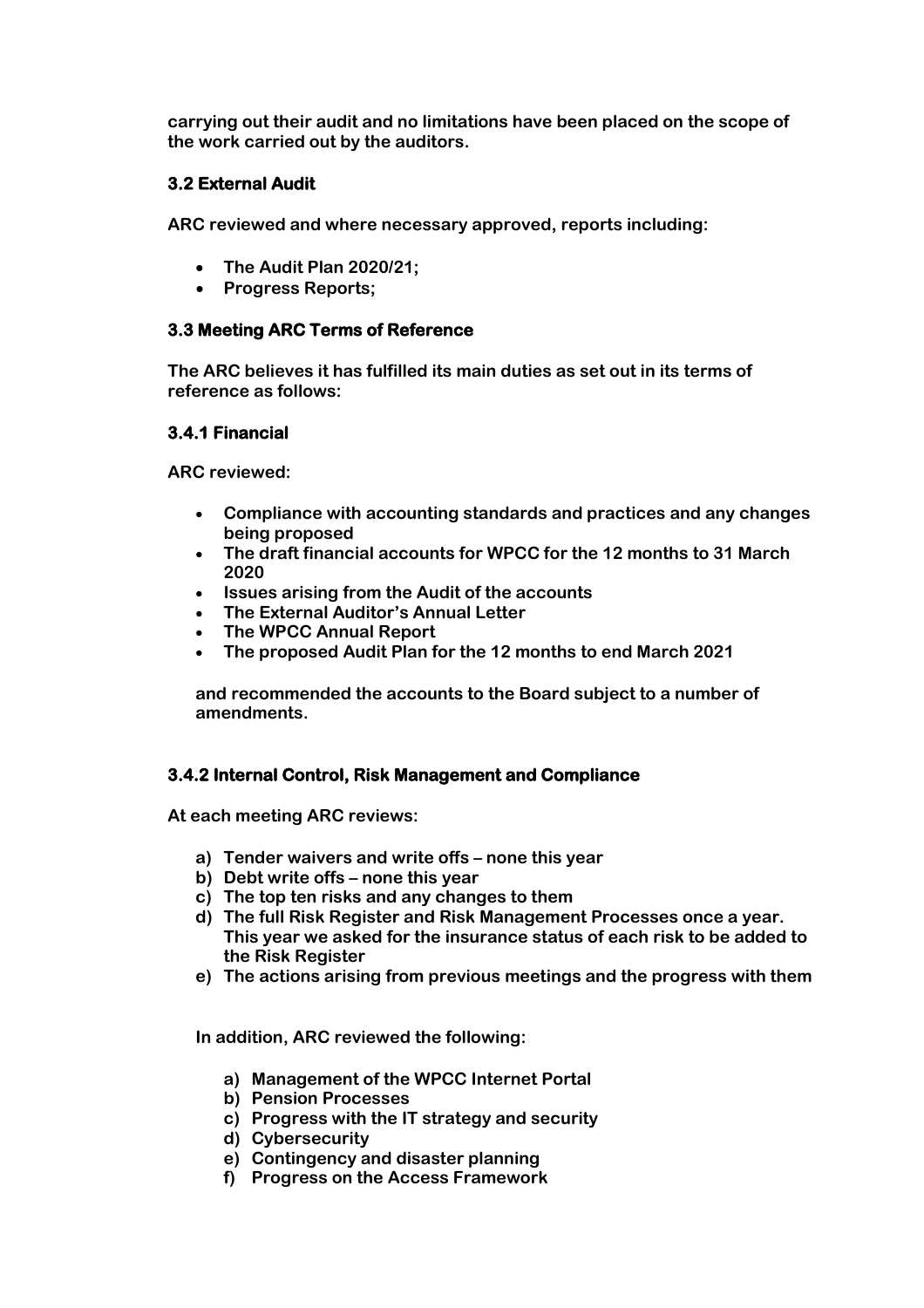- **g) Progress on the competitive tender for legal services**
- **h) HR Policies and processes**
- **i) Best recruitment practice**
- **j) Fraud and corruption controls**
- **k) Directors' and officers' insurance**
- **l) Compliance with Natural England requirements**
- **m) Tree hazard management**
- **n) Plans for a serious environmental incident**
- **o) Progress with the competitive tender for insurance broker services**
- **p) Safeguarding policies and procedures**
- **q) Protection of personal data**
- **r) Benchmarking plans**
- **s) Licensing arrangements for Personal Trainers and other Professional Service Organisations**
- **t) Leaseholder/Licensee compliance with legal obligations**
- **u) Governance of the Stakeholder Working Group**
- v) **Conservators' annual register of interest**

## **3.4.3 Whistleblowing**

**a) At each meeting A&RC reviews the Whistleblowing reports of which there were none in the period under consideration**

# **3.4.4 Other**

**a) ARC completed an assessment of WPCC's Governance using the Charity Governance Code (CGC) Template for Large Charities and produced an Action Plan for strengthening WPCC Governance. ARC also recommended that the review be noted in the WPCC Annual Report and that where WPCC did not comply with CGC requirements it explained either why it did not or the action it intended to take to comply. The Board endorsed this and recommended that the Action Plan be taken up by the newly elected Board in April**

# **3.5 Reporting to the Board**

**Minutes of ARC meetings are received by the Board during its meetings throughout the year. The Top Ten Risks from the Risk Register are a standing item at each Board meeting. In addition, after each ARC meeting, the ARC Chair provides either an oral or a written report to the subsequent Board meeting on significant conclusions, concerns and recommendations arising from the Committee's work.** 

**ARC made the following recommendations to the Board during 20/21 that:** 

- **I. WPCC re-tender its insurance brokerage service in 2021**
- **II. improvements be made to internal password security and**
- **III. that the risk register management, processes and policy be enhanced**
- **IV. WPCC urgently undertake an independent cybersecurity review which results in a cybersecurity accreditation**
- **V. the Board should undertake a comprehensive review of WPCC's communications strategy**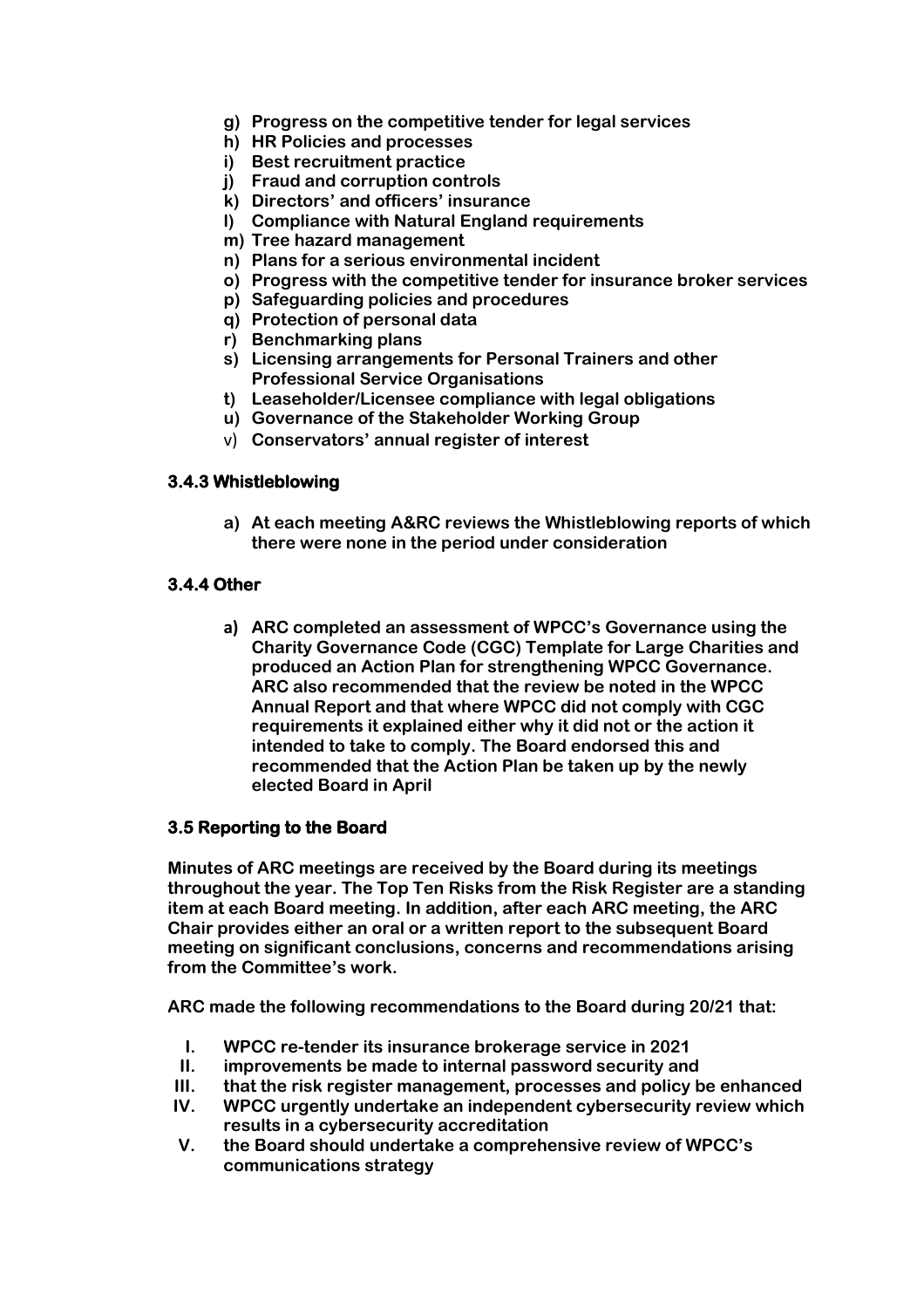- **VI. Governance practices for the Stakeholder Group be reviewed and improved**
- **VII. WPCC Safeguarding Policies be reviewed and updated**
- **VIII. Fraud and Corruption controls and policy be regularly updated, be enhanced in certain areas and communicated to all staff and Conservators. The ARC review found that the policy was not detailed and had not been reviewed since 2016**
- **IX. following a review that found that parts of the internet portal were no longer fit for purpose, a number of areas needed development**
- **X. the new Board in April consider the Charity Governance Code Action Plan and commence its implementation (see 3.4.4 above)**

**Amongst the issues highlighted to the Board this year were the following:**

**a) while work was well underway to address the Coronavirus risk this risk needed to be added as the highest risk item to the Risk Register b) fire security, whilst good, needed some enhancement** 

**c) ARC agreed the External Auditors' Audit Plan for 20/21 and also its fee**

# **4 CONCLUSIONS**

**The Audit and Risk Committee believes that it has, to the best of its ability, met its terms of reference. It gratefully acknowledges the excellent support it has received from WPCC staff without which it could not have fulfilled its remit.** 

**Mike Rappolt**

**Chair of the Audit and Risk Committee 2020/21**

#### AUDIT COMMITTEE ATTENDANCE 2020/21 **AUDIT COMMITTEE ATTENDANCE 2020/21**

#### **All held by videoconference**

|                                                    | 21/05/2020<br>Joint with<br><b>Finance and</b><br><b>Investment</b><br><b>Committee for</b><br><b>Audit Items</b> | 29/06/202<br>0 | 10/11/2020       | 24/02/2021 |
|----------------------------------------------------|-------------------------------------------------------------------------------------------------------------------|----------------|------------------|------------|
| <b>AUDIT</b><br><b>COMMITTEE</b><br><b>MEMBERS</b> |                                                                                                                   |                |                  |            |
| <b>Mike Rappolt</b><br>(Chair)                     | $\sqrt{ }$                                                                                                        | N              | N                | N          |
| <b>Shirley Gillbe</b>                              | N                                                                                                                 | ٦Ι             | N                |            |
| <b>Peter Hirsch</b>                                | ٦I                                                                                                                | ۰              |                  | ٦          |
| <b>Sarah Wilton</b>                                | N                                                                                                                 | ٩.             | $\sqrt{}$ (part) | N          |
|                                                    |                                                                                                                   |                |                  |            |